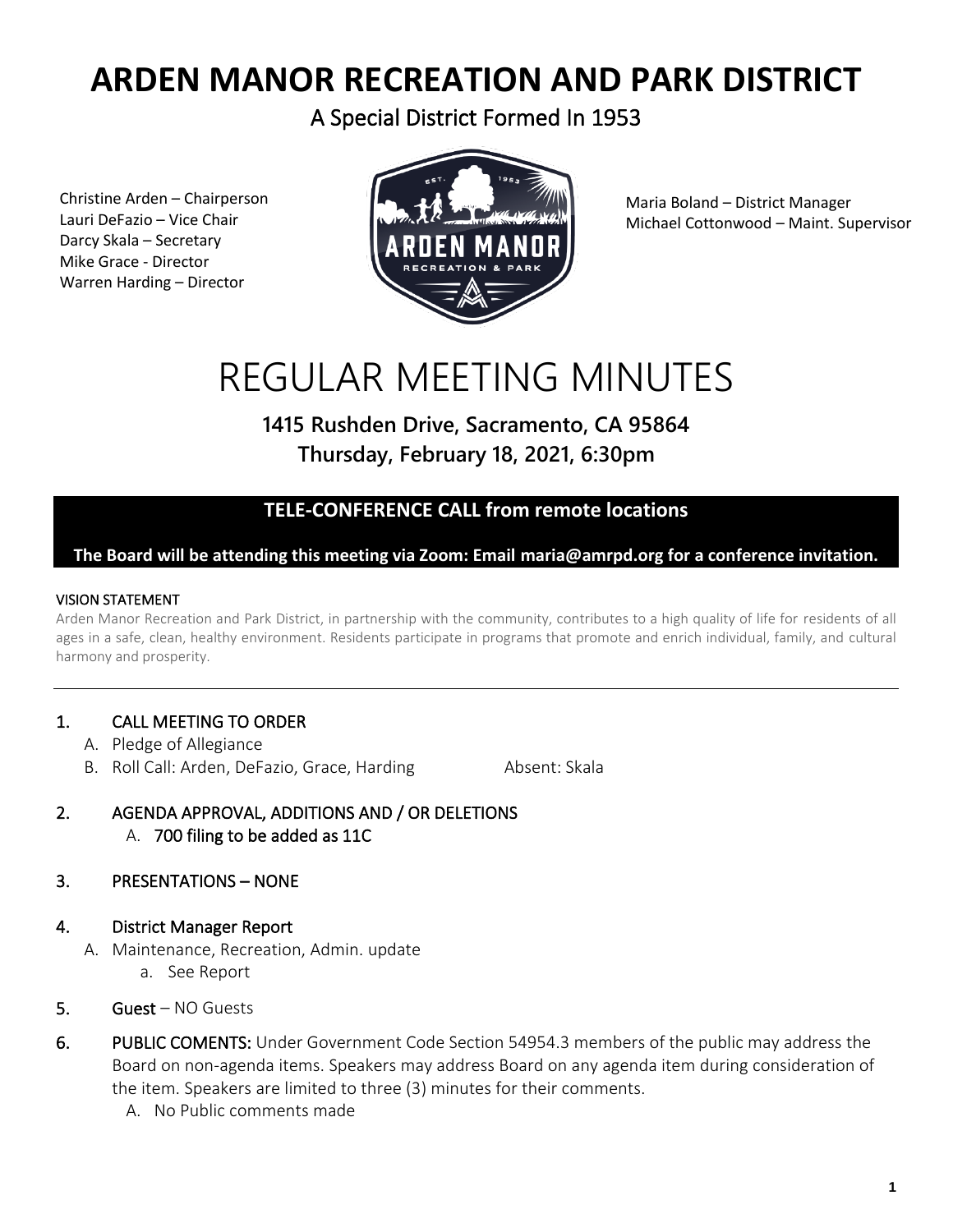#### 7. Committee Reports

- A. Parks Committee Nothing to report yet since meetings have not been held. Maybe in April or May we will start having neighborhood meetings in the parks.
- B. Sacramento Park Foundation One of two properties have closed, and the second property should be closed next week. With that the State will be able to give the Foundation money to pay the engineers.
- C. Personnel Committee will be looking at a section of the personnel manual for any updates.

#### 8. CONSENT CALENDAR

- A. Approval of Minutes January 21, 2021
- B. Financial Reports
	- 1. Reports on Revenues and Expenditures (January).
	- 2. Claims Submitted for Payment (January).
	- 3. Employee Benefit Report (January).

#### C. RECOMMENDED ACTION: Approve the Consent Calendar as presented.

a.Grace motion to accept as presented. DeFazio 2<sup>nd</sup>. Unanimously Approved.

#### 9. CORRESPONDANCE

- A. FEC Park Police
- B. Letter from Resident complaining about Soccer at Jonas
	- a. Grace mentioned updating park signage that mentioned the soccer group needs to get a permit to use the field. Arden asked if that would help with the individuals golfing at Jonas.

#### 10. OLD BUSINESS

A. None

#### 11. REGULAR CALENDAR

- A. Subject: Review and discuss quotes for updating the District's security system.
	- a. Reviewed quotes in board packet and discussed which company would be the best fit for the current needs of the District.
	- b. Grace motions to us S.E. Technologies. Harding 2<sup>nd</sup>. Unanimously Approved.
- B. Subject: Review and discuss potential pool opening for the 2021 Aquatic Season.
	- a. Grace mentioned that being open 6-7 days a week may not be realistic and likes the idea of only being open on certain days for public swim or summer camp. Arden agrees and believes having the pool open for the community would be a positive. DeFazio believes that everything is being thought of. Cottonwood mentioned that he would love to have an aquatic season since he has a swimmer on swim team.
	- b. Harding motions to open the pool for the 2021 season. Arden 2<sup>nd</sup>. Unanimously Approved.
- C. Subject: 700 filing
	- a. All board members need to do their 700 filing with the county

#### 12. COMMENTS BY BOARD OF DIRECTORS

13. AGENDA ITEMS FOR NEXT MEETING